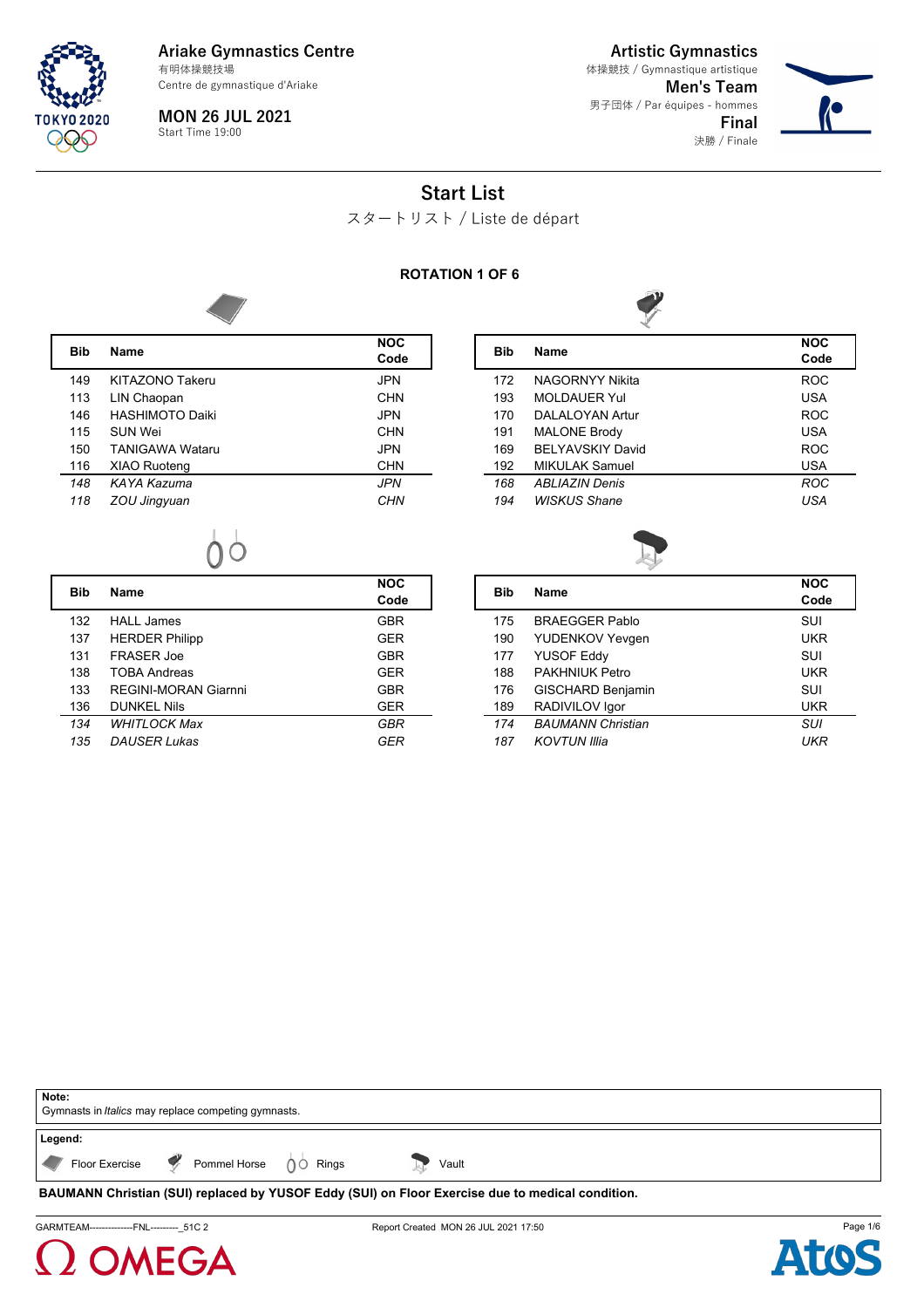

**Ariake Gymnastics Centre** 有明体操競技場

Centre de gymnastique d'Ariake

**MON 26 JUL 2021** Start Time 19:27

**Artistic Gymnastics Men's Team** 男子団体 / Par équipes - hommes **Final** 決勝 / Finale 体操競技 / Gymnastique artistique



# **Start List**

スタートリスト / Liste de départ

#### **ROTATION 2 OF 6**



| Bib | <b>Name</b>            | <b>NOC</b><br>Code |
|-----|------------------------|--------------------|
| 118 | ZOU Jingyuan           | <b>CHN</b>         |
| 148 | KAYA Kazuma            | <b>JPN</b>         |
| 115 | SUN Wei                | <b>CHN</b>         |
| 146 | <b>HASHIMOTO Daiki</b> | <b>JPN</b>         |
| 116 | <b>XIAO Ruoteng</b>    | <b>CHN</b>         |
| 149 | KITAZONO Takeru        | <b>JPN</b>         |
| 113 | LIN Chaopan            | <b>CHN</b>         |
| 150 | <b>TANIGAWA Wataru</b> | <b>JPN</b>         |
|     |                        |                    |

| Bib | <b>Name</b>              | <b>NOC</b><br>Code |
|-----|--------------------------|--------------------|
| 194 | WISKUS Shane             | <b>USA</b>         |
| 172 | <b>NAGORNYY Nikita</b>   | <b>ROC</b>         |
| 193 | <b>MOLDAUER Yul</b>      | <b>USA</b>         |
| 170 | DAI AI OYAN Artur        | <b>ROC</b>         |
| 191 | <b>MALONE Brody</b>      | USA                |
| 168 | <b>ABI IAZIN Denis</b>   | <b>ROC</b>         |
| 192 | <b>MIKULAK Samuel</b>    | <b>USA</b>         |
| 169 | <b>BFI YAVSKIY David</b> | ROC                |

0Ò



| Bib | <b>Name</b>                 | <b>NOC</b><br>Code |
|-----|-----------------------------|--------------------|
| 135 | <b>DAUSER Lukas</b>         | GER                |
| 132 | HALL James                  | <b>GBR</b>         |
| 137 | <b>HERDER Philipp</b>       | <b>GER</b>         |
| 131 | <b>FRASER Joe</b>           | GBR                |
| 138 | <b>TOBA Andreas</b>         | GER                |
| 133 | <b>REGINI-MORAN Giarnni</b> | <b>GBR</b>         |
| 136 | <b>DUNKEL Nils</b>          | GER                |
| 134 | <b>WHITLOCK Max</b>         | GBR                |

| <b>Bib</b> | <b>Name</b>              | <b>NOC</b><br>Code |
|------------|--------------------------|--------------------|
| 190        | YUDENKOV Yevgen          | <b>UKR</b>         |
| 177        | <b>YUSOF Eddy</b>        | SUI                |
| 187        | <b>KOVTUN Illia</b>      | <b>UKR</b>         |
| 174        | <b>BAUMANN Christian</b> | SUI                |
| 188        | PAKHNIUK Petro           | <b>UKR</b>         |
| 175        | <b>BRAEGGER Pablo</b>    | SUI                |
| 189        | RADIVILOV Igor           | UKR                |
| 176        | <b>GISCHARD Benjamin</b> | SUI                |
|            |                          |                    |

| Note:<br>Gymnasts in <i>Italics</i> may replace competing gymnasts.                              |       |               |  |
|--------------------------------------------------------------------------------------------------|-------|---------------|--|
| Legend:<br>Pommel Horse $\bigcirc$ Rings<br>$\mathcal{L}$                                        | Vault | Parallel Bars |  |
| BAUMANN Christian (SUI) replaced by YUSOF Eddy (SUI) on Floor Exercise due to medical condition. |       |               |  |





GARMTEAM---------------FNL-----------\_51C 2 Report Created MON 26 JUL 2021 17:50

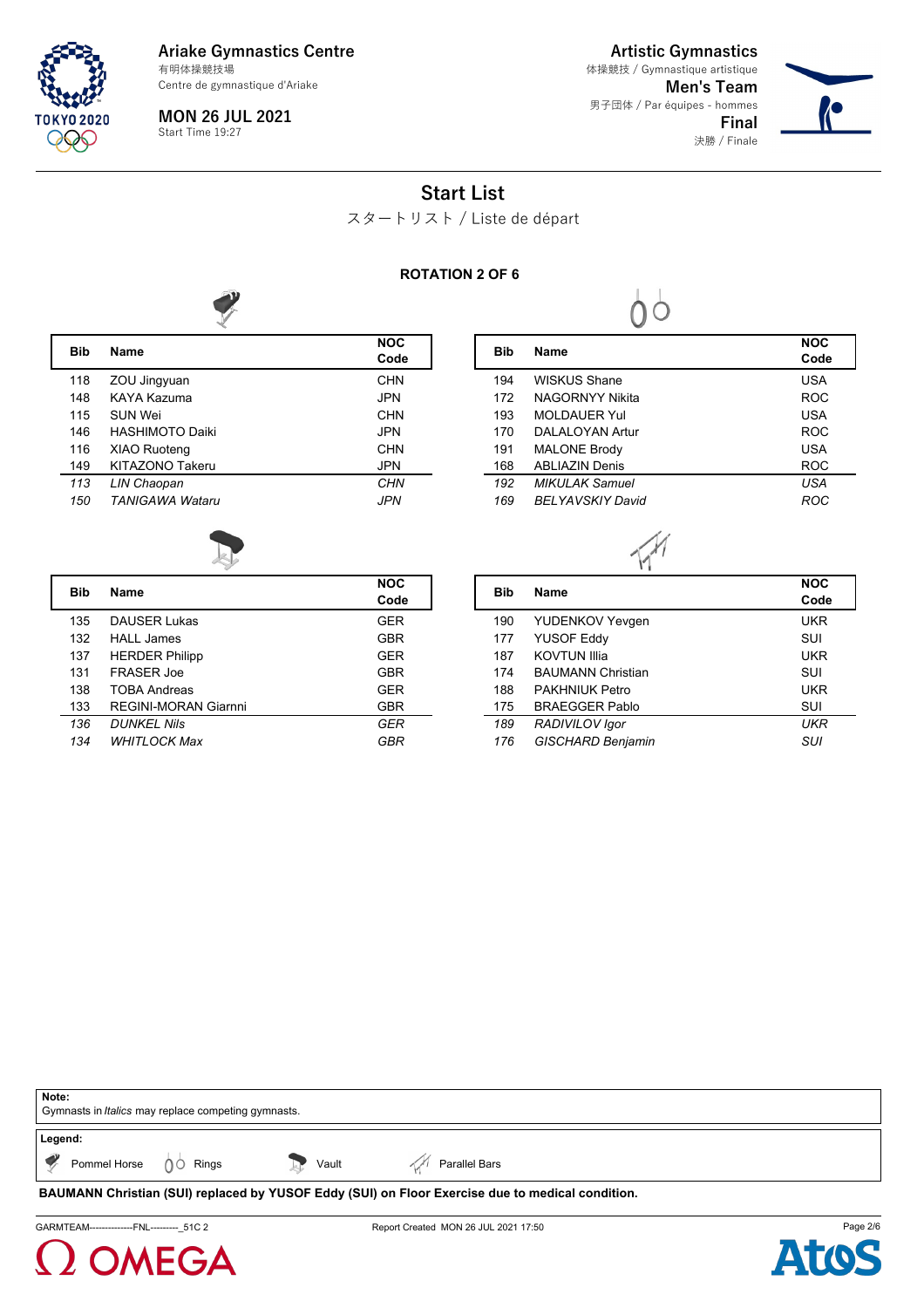

**MON 26 JUL 2021** Start Time 19:55

 $00$ 

**Artistic Gymnastics**

**Men's Team** 男子団体 / Par équipes - hommes **Final** 決勝 / Finale 体操競技 / Gymnastique artistique



### **Start List**

スタートリスト / Liste de départ

#### **ROTATION 3 OF 6**

 $\lfloor$ 

L



| Bib | <b>Name</b>            | <b>NOC</b><br>Code |
|-----|------------------------|--------------------|
| 148 | KAYA Kazuma            | JPN                |
| 118 | ZOU Jingyuan           | CHN                |
| 150 | <b>TANIGAWA Wataru</b> | JPN                |
| 115 | SUN Wei                | CHN                |
| 146 | <b>HASHIMOTO Daiki</b> | JPN                |
| 116 | <b>XIAO Ruoteng</b>    | CHN                |
| 149 | <b>KITAZONO Takeru</b> | <b>JPN</b>         |
| 113 | LIN Chaopan            | CHN                |
|     |                        |                    |

| Bib | <b>Name</b>             | <b>NOC</b><br>Code |
|-----|-------------------------|--------------------|
| 172 | NAGORNYY Nikita         | <b>ROC</b>         |
| 193 | <b>MOLDAUER Yul</b>     | <b>USA</b>         |
| 170 | DAI AI OYAN Artur       | <b>ROC</b>         |
| 192 | <b>MIKULAK Samuel</b>   | <b>USA</b>         |
| 168 | <b>ARI JAZIN Denis</b>  | <b>ROC</b>         |
| 191 | <b>MALONE Brody</b>     | <b>USA</b>         |
| 169 | <b>BELYAVSKIY David</b> | <b>ROC</b>         |
| 194 | <b>WISKUS Shane</b>     | USA                |

| Bib | <b>Name</b>           | <b>NOC</b> |
|-----|-----------------------|------------|
|     |                       | Code       |
| 132 | <b>HALL James</b>     | <b>GBR</b> |
| 136 | DUNKEL Nils           | <b>GER</b> |
| 131 | FRASER Joe            | <b>GBR</b> |
| 135 | <b>DAUSER Lukas</b>   | <b>GER</b> |
| 133 | REGINI-MORAN Giarnni  | <b>GBR</b> |
| 137 | <b>HERDER Philipp</b> | <b>GER</b> |
| 134 | <b>WHITI OCK Max</b>  | GBR        |
| 138 | TOBA Andreas          | GFR        |

|            | ∽                        |                    |
|------------|--------------------------|--------------------|
| <b>Bib</b> | <b>Name</b>              | <b>NOC</b><br>Code |
| 177        | <b>YUSOF Eddy</b>        | SUI                |
| 190        | <b>YUDENKOV Yevgen</b>   | <b>UKR</b>         |
| 174        | <b>BAUMANN Christian</b> | SUI                |
| 188        | PAKHNIUK Petro           | <b>UKR</b>         |
| 175        | <b>BRAFGGFR Pablo</b>    | SUI                |
| 187        | <b>KOVTUN Illia</b>      | <b>UKR</b>         |
| 176        | <b>GISCHARD Benjamin</b> | SUI                |
| 189        | RADIVILOV Igor           | UKR                |

| Note:               |                                                            |               |                                                                                                  |
|---------------------|------------------------------------------------------------|---------------|--------------------------------------------------------------------------------------------------|
|                     | Gymnasts in <i>Italics</i> may replace competing gymnasts. |               |                                                                                                  |
|                     |                                                            |               |                                                                                                  |
| Legend:             |                                                            |               |                                                                                                  |
| <b>100</b><br>Rings | Vault                                                      | Parallel Bars | Horizontal Bar                                                                                   |
|                     |                                                            |               | BAUMANN Christian (SUI) replaced by YUSOF Eddy (SUI) on Floor Exercise due to medical condition. |



GARMTEAM---------------FNL----------\_51C 2 **Report Created MON 26 JUL 2021 17:50** Page 3/6

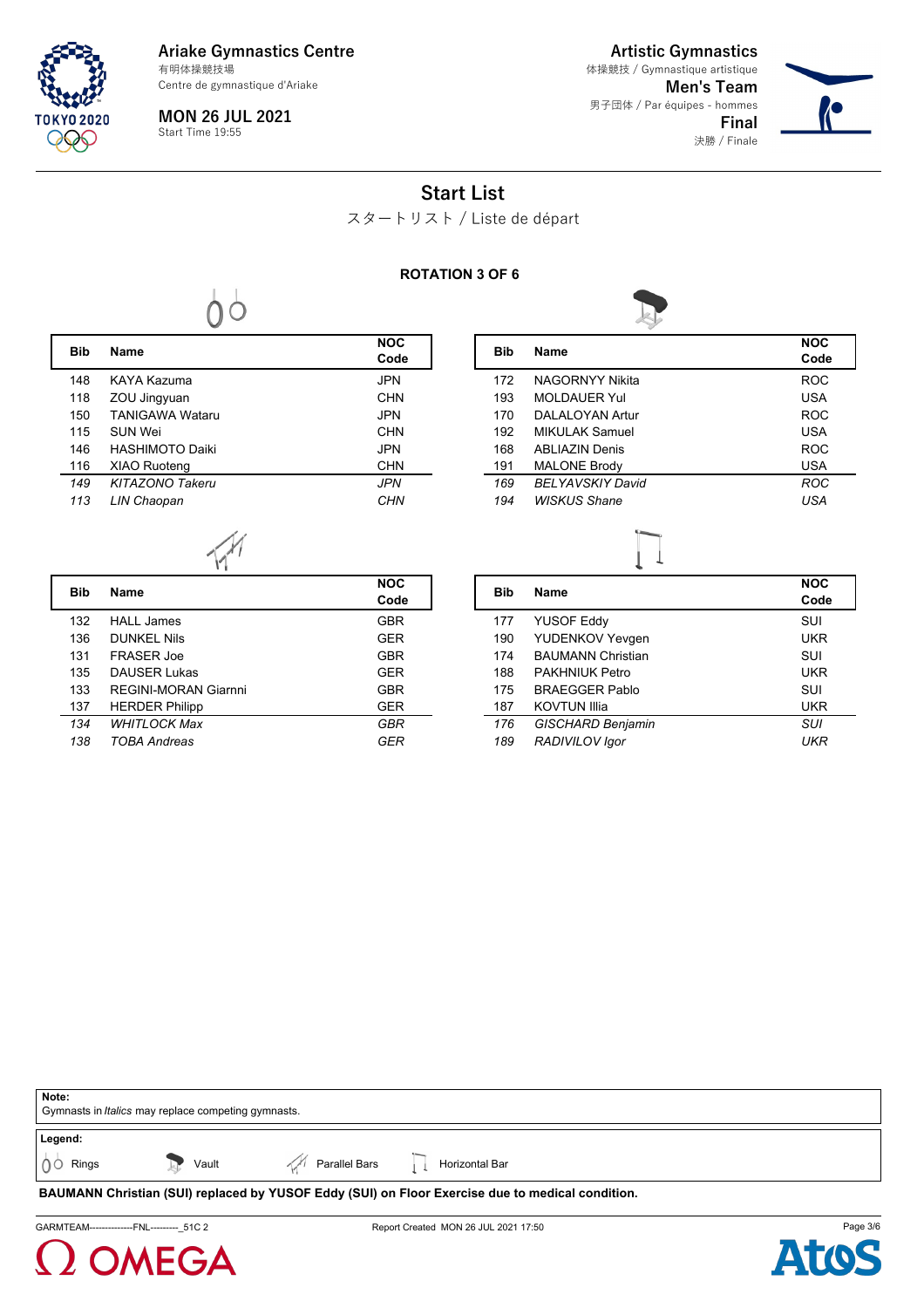

**MON 26 JUL 2021** Start Time 20:22

**Artistic Gymnastics**

**Men's Team** 男子団体 / Par équipes - hommes **Final** 決勝 / Finale 体操競技 / Gymnastique artistique



# **Start List**

スタートリスト / Liste de départ

#### **ROTATION 4 OF 6**



| Bib | <b>Name</b>              | <b>NOC</b><br>Code |
|-----|--------------------------|--------------------|
| 190 | <b>YUDENKOV Yevgen</b>   | UKR                |
| 177 | <b>YUSOF Eddy</b>        | SUI                |
| 188 | <b>PAKHNIUK Petro</b>    | UKR                |
| 176 | <b>GISCHARD Benjamin</b> | SUI                |
| 187 | <b>KOVTUN Illia</b>      | <b>UKR</b>         |
| 175 | <b>BRAEGGER Pablo</b>    | SUI                |
| 189 | RADIVILOV Igor           | UKR                |
| 174 | <b>BAUMANN Christian</b> | SUI                |
|     |                          |                    |

| Bib | Name                   | <b>NOC</b><br>Code |
|-----|------------------------|--------------------|
| 113 | LIN Chaopan            | CHN                |
| 149 | KITAZONO Takeru        | <b>JPN</b>         |
| 115 | SUN Wei                | <b>CHN</b>         |
| 150 | <b>TANIGAWA Wataru</b> | JPN                |
| 116 | <b>XIAO Ruoteng</b>    | CHN                |
| 146 | <b>HASHIMOTO Daiki</b> | <b>JPN</b>         |
| 118 | ZOU Jingyuan           | CHN                |
| 148 | KAYA Kazuma            | JPN                |
|     |                        |                    |

| Bib | <b>Name</b>              | <b>NOC</b><br>Code |
|-----|--------------------------|--------------------|
| 194 | WISKUS Shane             | <b>USA</b>         |
| 172 | NAGORNYY Nikita          | <b>ROC</b>         |
| 193 | <b>MOLDAUER Yul</b>      | <b>USA</b>         |
| 169 | <b>BEI YAVSKIY David</b> | <b>ROC</b>         |
| 192 | MIKULAK Samuel           | <b>USA</b>         |
| 170 | DALALOYAN Artur          | <b>ROC</b>         |
| 191 | <b>MALONE Brody</b>      | USA                |
| 168 | <b>ABLIAZIN Denis</b>    | ROC                |

| <b>Bib</b> | <b>Name</b>                 | <b>NOC</b><br>Code |
|------------|-----------------------------|--------------------|
| 136        | DUNKEL Nils                 | <b>GER</b>         |
| 134        | <b>WHITLOCK Max</b>         | <b>GBR</b>         |
| 135        | <b>DAUSER Lukas</b>         | <b>GER</b>         |
| 132        | HALL James                  | GBR                |
| 138        | <b>TOBA Andreas</b>         | <b>GER</b>         |
| 131        | <b>FRASER Joe</b>           | <b>GBR</b>         |
| 137        | <b>HERDER Philipp</b>       | GER                |
| 133        | <b>REGINI-MORAN Giarnni</b> | GBR                |

| Note:                                                      |                                    |                                                                                                  |
|------------------------------------------------------------|------------------------------------|--------------------------------------------------------------------------------------------------|
| Gymnasts in <i>Italics</i> may replace competing gymnasts. |                                    |                                                                                                  |
|                                                            |                                    |                                                                                                  |
| Legend:                                                    |                                    |                                                                                                  |
| Floor Exercise <b>D</b> Vault                              | Parallel Bars       Horizontal Bar |                                                                                                  |
|                                                            |                                    | BAUMANN Christian (SUI) replaced by YUSOF Eddy (SUI) on Floor Exercise due to medical condition. |





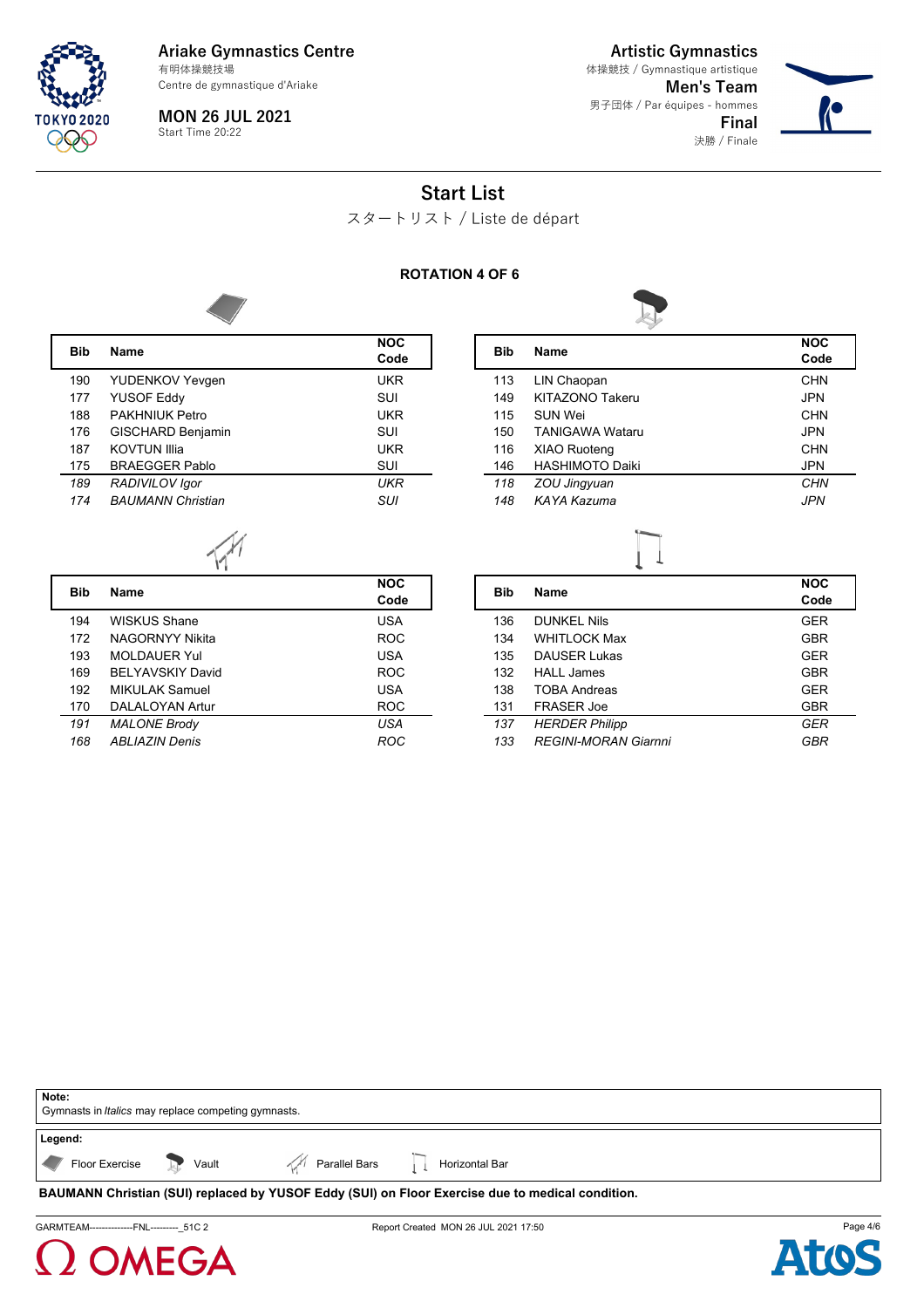

**MON 26 JUL 2021** Start Time 20:50

**Artistic Gymnastics Men's Team** 男子団体 / Par équipes - hommes 体操競技 / Gymnastique artistique

> **Final** 決勝 / Finale



# **Start List**

スタートリスト / Liste de départ

#### **ROTATION 5 OF 6**

L



| Bib | <b>Name</b>           | <b>NOC</b><br>Code |
|-----|-----------------------|--------------------|
| 132 | HALL James            | <b>GBR</b>         |
| 137 | <b>HERDER Philipp</b> | <b>GER</b>         |
| 131 | FRASFR Joe            | <b>GBR</b>         |
| 135 | DAUSER Lukas          | <b>GER</b>         |
| 133 | REGINI-MORAN Giarnni  | <b>GBR</b>         |
| 138 | <b>TOBA Andreas</b>   | <b>GER</b>         |
| 134 | <b>WHITLOCK Max</b>   | GBR                |
| 136 | DUNKEL Nils           | GFR                |
|     |                       |                    |

| Bib | <b>Name</b>              | <b>NOC</b><br>Code |
|-----|--------------------------|--------------------|
| 177 | <b>YUSOF Eddy</b>        | SUI                |
| 190 | <b>YUDENKOV Yevgen</b>   | UKR                |
| 176 | <b>GISCHARD Benjamin</b> | SUI                |
| 188 | <b>PAKHNIUK Petro</b>    | UKR                |
| 175 | <b>BRAFGGFR Pablo</b>    | SUI                |
| 187 | <b>KOVTUN Illia</b>      | UKR                |
| 174 | <b>BAUMANN Christian</b> | SUI                |
| 189 | RADIVILOV Igor           | UKR                |
|     |                          |                    |

| <b>Bib</b> | <b>Name</b>            | <b>NOC</b><br>Code |
|------------|------------------------|--------------------|
| 148        | KAYA Kazuma            | <b>JPN</b>         |
| 115        | SUN Wei                | <b>CHN</b>         |
| 149        | KITAZONO Takeru        | <b>JPN</b>         |
| 116        | <b>XIAO Ruoteng</b>    | <b>CHN</b>         |
| 150        | <b>TANIGAWA Wataru</b> | JPN                |
| 118        | ZOU Jingyuan           | <b>CHN</b>         |
| 146        | <b>HASHIMOTO Daiki</b> | <b>JPN</b>         |
| 113        | LIN Chaopan            | CHN                |

| <b>Bib</b> | <b>Name</b>              | <b>NOC</b><br>Code |
|------------|--------------------------|--------------------|
| 172        | NAGORNYY Nikita          | <b>ROC</b>         |
| 194        | WISKUS Shane             | <b>USA</b>         |
| 170        | DAI AI OYAN Artur        | <b>ROC</b>         |
| 191        | <b>MALONE Brody</b>      | <b>USA</b>         |
| 169        | <b>BEI YAVSKIY David</b> | ROC.               |
| 192        | <b>MIKULAK Samuel</b>    | <b>USA</b>         |
| 168        | <b>ABI IAZIN Denis</b>   | <b>ROC</b>         |
| 193        | <b>MOLDAUER Yul</b>      | USA                |

| Note:                                                                                            |  |  |
|--------------------------------------------------------------------------------------------------|--|--|
| Gymnasts in <i>Italics</i> may replace competing gymnasts.                                       |  |  |
|                                                                                                  |  |  |
| Legend:                                                                                          |  |  |
| Floor Exercise P Pommel Horse A Parallel Bars       Horizontal Bar                               |  |  |
| BAUMANN Christian (SUI) replaced by YUSOF Eddy (SUI) on Floor Exercise due to medical condition. |  |  |

GARMTEAM---------------FNL-----------\_51C 2 Report Created MON 26 JUL 2021 17:50